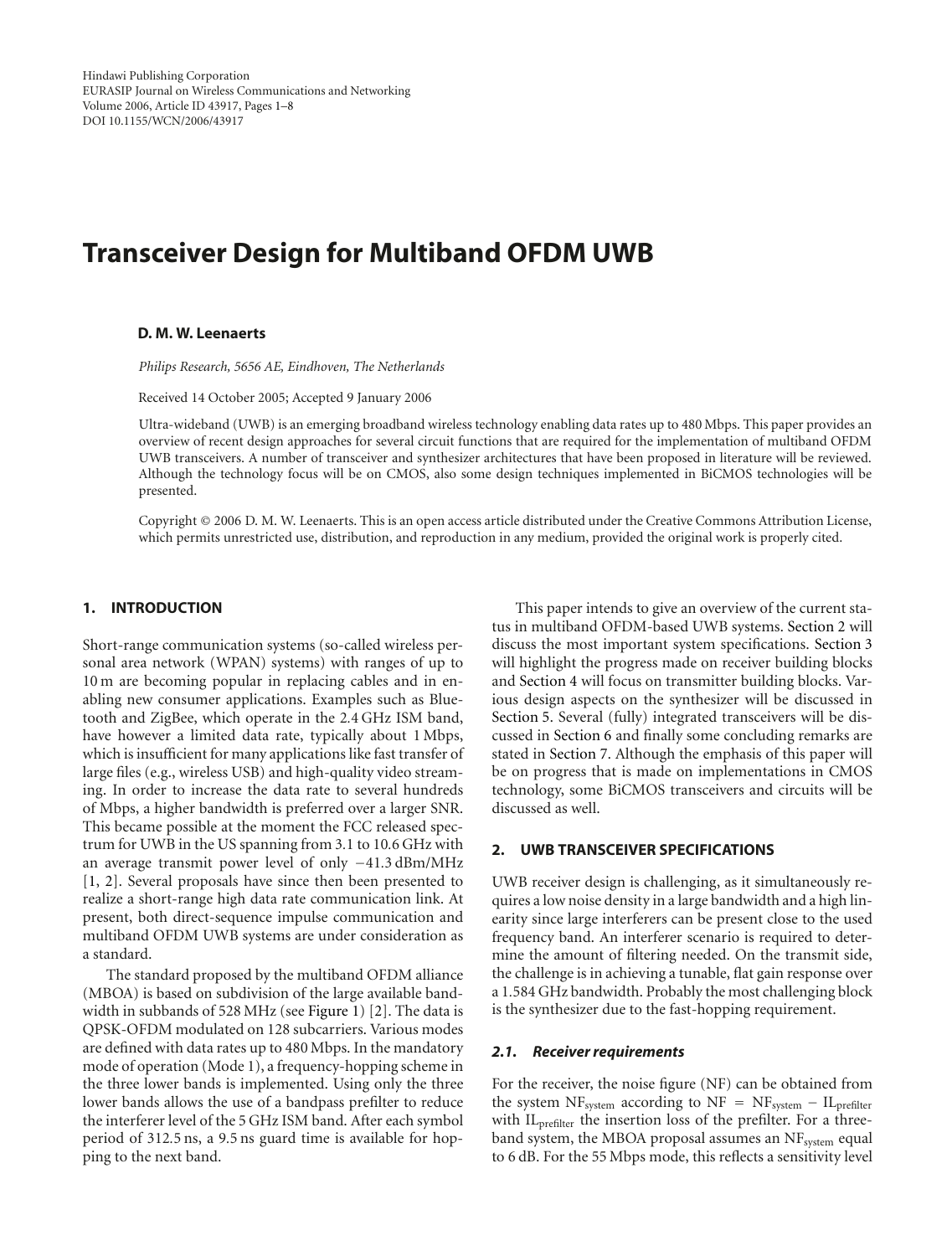

FIGURE 1: MBOA frequency bands and their partitioning.

<span id="page-1-0"></span>

<span id="page-1-1"></span>Figure 2: Interferer scenario. Indicated are received interferer powers.

of <sup>−</sup>83*.*5 dBm with an SNR of <sup>−</sup>5 dB. For the highest data rate of 480 Mbps, the SNR is 6 dB and therefore the sensitivity level is increased to −72 dB. To achieve graceful coexistence with other wireless technologies such as 802*.*11 WLAN and Bluetooth, an interferer robust receiver is needed. The MBOA interference scenario recommendation is depicted in [Figure 2,](#page-1-1) indicating that even when a realistic 20 dB of prefiltering is taken into account, linearity requirements are severe. Most UWB systems target an input IP2 (iIP2) requirement above +20 dBm and an iIP3 requirement in the order of −9 dBm.

Due to the strong interferers, there are severe filter requirements at IF as well. Consider the case where the closest 802.11a interferer is located only 398 MHz away from the edge of subband #3 centered at 4*.*488 GHz (5*.*15 GHz <sup>−</sup> 4*.*752 GHz) at a distance of 0.2 m while the wanted UWB signal is transmitted from 10 m distance. In such a case the filter has to provide more than 35 dB of attenuation relative to DC at 662 MHz offset. In a similar way, for the upper band of 802.11a an attenuation of 46 dB is required at an offset of 1*.*3 GHz.

## *2.2. Transmitter requirements*

A key requirement for a UWB transmitter is that the spectral density limit of <sup>−</sup>41*.*3 dBm/MHz must be met. Based on this emission mask and the frequency hopping specification, the maximum transmit power can be calculated as <sup>−</sup>9*.*5 dBm. Assuming a power loss of about 2.5 dB between antenna and

PA, the power that needs to be generated is <sup>−</sup>7*.*0 dBm. Study on the effect of nonlinearity on OFDM signals indicates that a back-off of 2–4 dB ensures acceptable degradation [\[3](#page-6-3)].

#### *2.3. Synthesizer requirements*

As the radio has to cover at least the lower three bands as defined in the MBOA and since most likely a zero-IF architecture is used, the synthesizer needs to provide quadrature signals at the center frequencies of the bands at 3432 MHz, 3960 MHz, and 4488 MHz. The I/Q mismatch must be lower than −30 dBc. In the MBOA proposal, frequency hopping between two subbands occurs once every symbol period of 312.5 ns. This period contains a 60.6 ns suffix, which is followed by a 9.5 ns guard interval in which the frequency hopping should be accomplished. The demands on the purity of the generated carriers are also stringent due to the presence of strong interferer signals. All spurious tones in the 5 GHz range must be below −50 dBc to avoid down-conversion of strong out-of-band WLAN interferers into the wanted bands. For the same reason, the spurious tones in the 2 GHz range should be below −45 dBc to allow co-existence with the systems operating in the 2.4 GHz ISM band, such as 802.11 b/g and Bluetooth. Finally, to ensure that the system SNR will not degrade by more than 0.1 dB due to intercarrier modulation, the overall integrated phase noise should not exceed 3.5 degrees rms. This can be recalculated to a phase noise requirement of −100 dBc/Hz at 1 MHz offset from the carrier.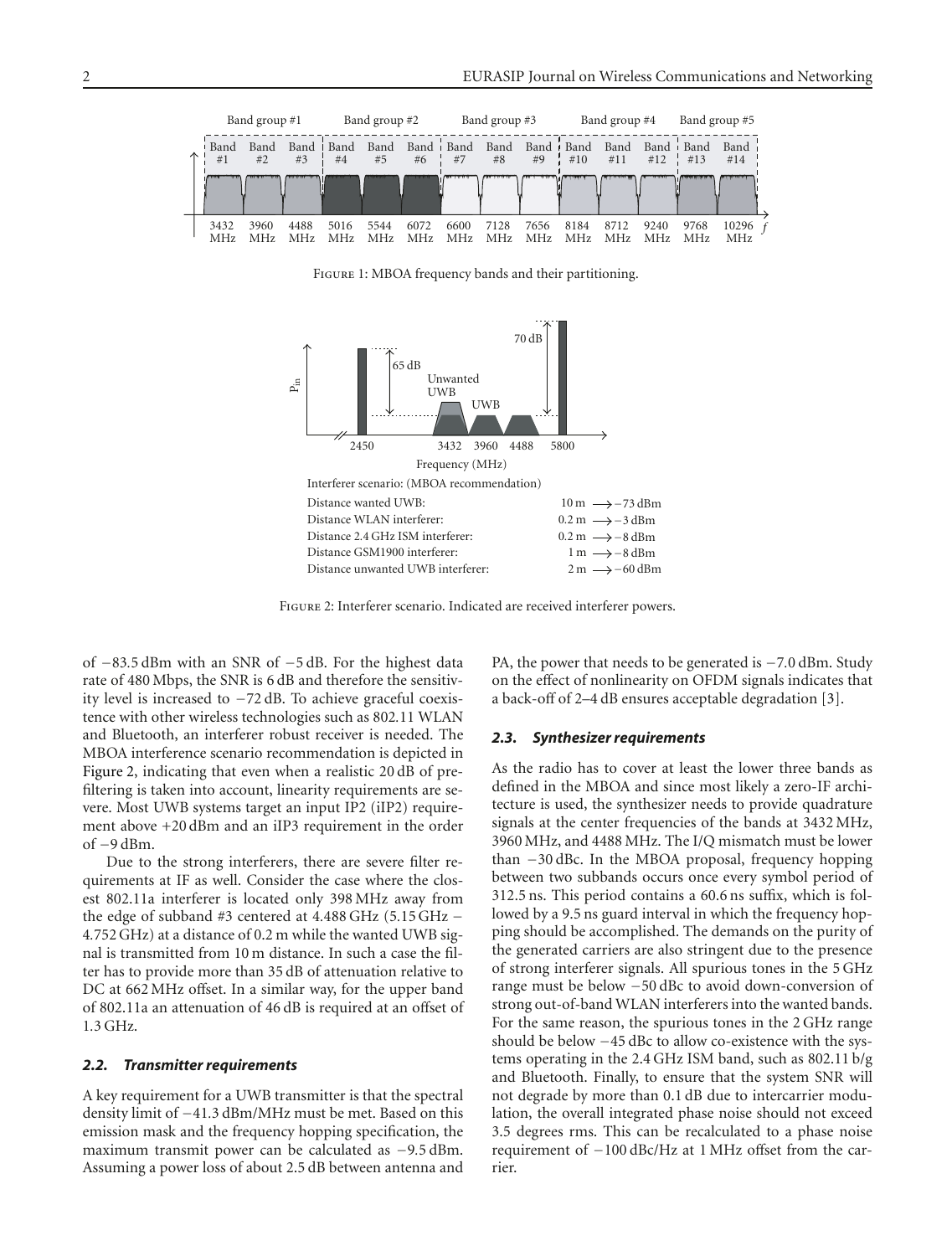<span id="page-2-2"></span><span id="page-2-1"></span>

Figure 3: Several LNA topologies: wideband impedance matching (a); distributed LNA (b).

#### <span id="page-2-0"></span>**3. RF RECEIVER BUILDING BLOCKS**

In addition to the receiver requirements, the low-noise amplifier (LNA) must provide broadband input matching and a broadband transfer. Several design options have been proposed in literature.

One possibility is to use a bandpass filter at the input in combination with an inductively degenerated (cascode) stage. In this way the reactive part of the input impedance will be cancelled over a wide frequency band [\[4](#page-6-4), [5\]](#page-6-5). In [Figure](#page-2-1)  $3(a)$ ,  $L_1$  together with  $C_1$  form the shunt branch of the filter, the series branch is formed by *L*<sup>2</sup> together with the baseemitter capacitance [\[4](#page-6-4)]. Implemented in a 0.18 *µ*m SiGe BiC-MOS process, the LNA achieves an NF below 3 dB and an insertion gain above 20 dB.

Distributed amplifiers also achieve wideband behavior. Where in mm-wave design coplanar wave guides or striplines are used to implement the transmission lines, silicon implementations use integrated inductors and capacitors as the lumped element replacement circuits for the transmission line. An example is shown in [Figure 3\(b\),](#page-2-2) where a two-stage distributed amplifier is depicted. Although the resistive part of the inductors causes an increase in the NF, practical NF values around 3 dB are still achievable in 0.18 *µ*m CMOS [\[6,](#page-6-6) [7\]](#page-6-7), similar to those achieved in SiGe BiCMOS technologies [\[8\]](#page-6-8).

An alternative CMOS LNA topology is presented in [\[9](#page-6-9)]. Here a common-gate input stage is loaded with three switched cascode devices with tanks resonating at the center frequency of each of the three bands. Note that the load switching must occur with the same speed as the hopping across the bands, that is, 9.5 ns. Noise figures between 5–7 dB and gains above 20 dB can be obtained.

Current feedback by means of a feedback resistor is also a quite commonly used method to broaden the bandwidth of the input match. In [\[10](#page-7-0)] a cascode topology including resistive feedback and a tuned load achieves an NF of 4 dB and a gain of 16 dB in a 0.18 *µ*m CMOS process. Current feedback together with voltage feedback using an integrated transformer is demonstrated in [\[11](#page-7-1)]. This LNA (see [Figure 4\)](#page-2-3)



<span id="page-2-3"></span>Figure 4: LNA and mixer design.

consists of a cascode input stage (Q1 and Q2), followed by a voltage buffer (Q3 and Q4) known as a white emitter follower. There is voltage feedback by means of a transformer, formed by merging the collector coil and emitter degeneration coil of the input stage. In addition, there is current feedback formed by R1 and C1. This compound feedback mechanism gives high linearity, and also allows for matching of the input impedance to 50  $\Omega$  over the lower three bands, without the need for additional external matching components.

Due to the channel width of 528 MHz, most receivers apply a zero-IF architecture to relax the bandwidth requirements for the baseband filters and converters. In such an architecture, the LNA is in most cases directly followed by a (Gilbert) down-mixer. In [Figure 4,](#page-2-3) the subsequent mixer contains a combined common-emitter/common-base lowerstage, which is a well-known active balun structure [\[12](#page-7-2)]. It is highly degenerated by emitter resistors to obtain the required linearity. A fully balanced eight-transistor switching core has been used, which creates both the I and Q baseband signals. Noise caused by cross-conduction is reduced to a minimum by appropriate shaping of the LO drive signals. These signals should ideally be sinusoidal signals, but as they are the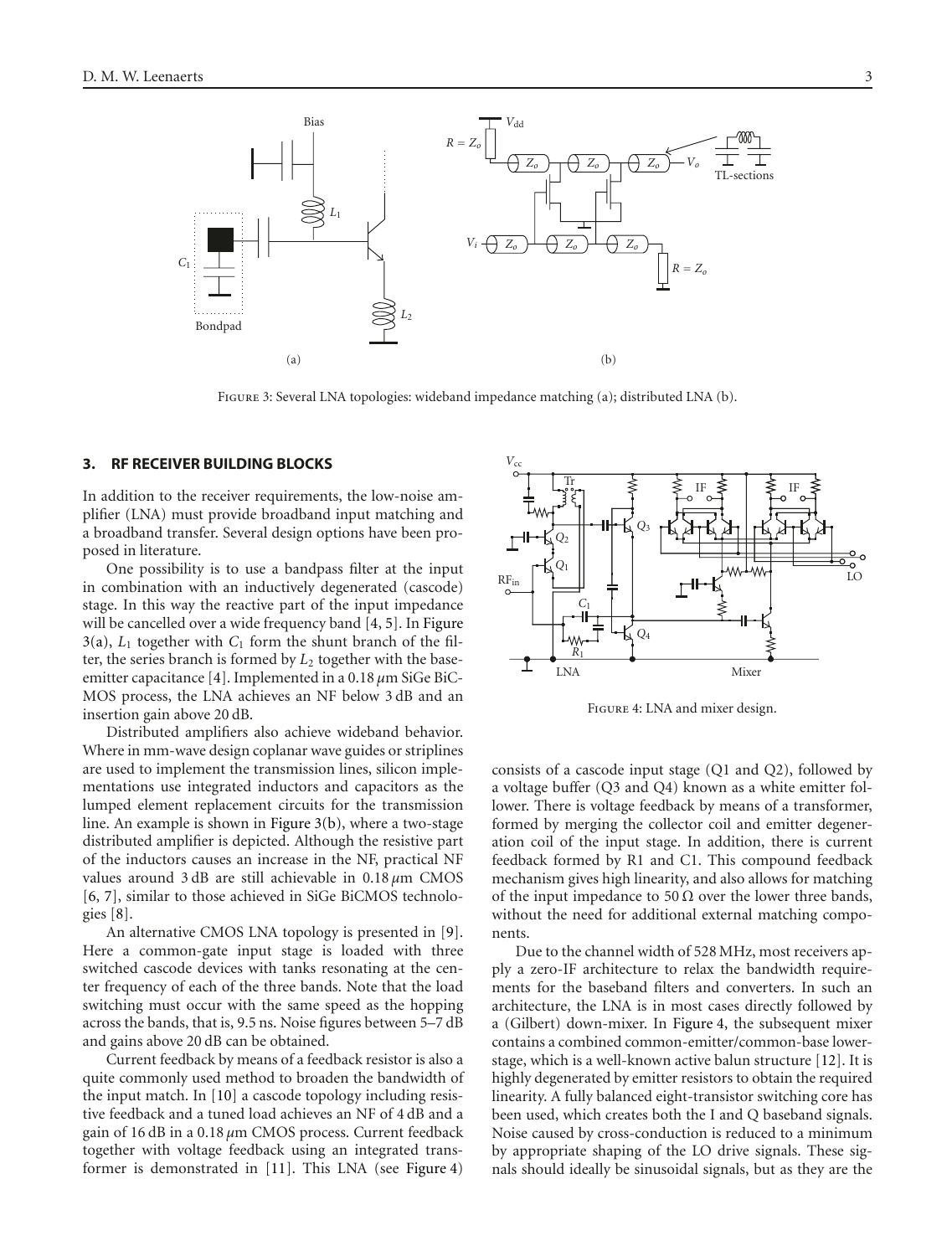

<span id="page-3-2"></span>Figure 5: Two implementations of a CMOS RF PA: an inductively loaded PA (a), and a distributed PA (b).

output of frequency dividers, they also contain higher-order harmonics.

A mixer with a variable gain range is demonstrated in [\[3,](#page-6-3) [9](#page-6-9)]. Here, the load resistor is decomposed into binary weighted segments so as to create dB steps in the gain. Implemented in 0.13 *µ*m CMOS, a 30 dB gain is obtained over a large output bandwidth.

High-order filtering at IF/baseband is needed to achieve sufficient attenuation. The large bandwidth in combination with high linearity involves a careful distribution of gain, filtering, and noise. In [\[11\]](#page-7-1), the baseband filter/VGA has been implemented as a fifth-order Chebyshev-like filter. The gain can be varied between 16 dB and 46 dB with 6 dB steps, and the bandwidth can be tuned in a range of 232 MHz to 254 MHz. At 662 MHz offset an attenuation of −57 dBr has been achieved. A fourth-order Sallen-and-Key filter has been used in [\[9](#page-6-9)], while in [\[13\]](#page-7-3) a fifth-order elliptic filter has been used. In the latter case, the on-chip filter is a passive LC filter and, therefore, it is perfectly linear.

#### <span id="page-3-0"></span>**4. RF TRANSMITTER BUILDING BLOCKS**

A crucial aspect of a UWB transmitter is the need of power control to ensure that the transmitted level does not exceed the <sup>−</sup>41*.*3 dBm/MHz limit (−14 dBm across 528 MHz). Furthermore, as with WLAN systems, RF impairments (e.g., I/Q mismatch, phase noise, carrier feed-through) must be kept to a minimum.

The RF power amplifier (PA) is in most cases based on an inductively loaded (cascode) transistor. An example is shown in [Figure 5,](#page-3-2) where transistors M1 to M3 are used to implement a differential to single-ended structure [\[9](#page-6-9)]. Transistor M4 delivers an output level of −10 dBm. A straightforward approach has been used in [\[14\]](#page-7-4), resulting in a −7 dBm output power level. By varying the bias, the gain of the amplifier can be varied with 6 dB.

Again, also the distributed amplifier has been proposed. In [\[15](#page-7-5)] a four-stage amplifier has been implemented in a  $0.13 \mu m$  CMOS process, resulting in a compression point of +3*.*5 dBm. In this case the transmission lines are implemented as micro-striplines.

Where in [\[9\]](#page-6-9) an up-conversion circuit has been used based on resistively degenerated passive mixers along with a current feedback amplifier, two single-side-band Gilbert mixers have been used in [\[14](#page-7-4)]. The needed voltage-tocurrent converter as under stage for the Gilbert mixer core also implements a gain variation mechanism.

## <span id="page-3-1"></span>**5. FAST-HOPPING SYNTHESIZER**

A particularly challenging building block of the UWB receiver is the frequency synthesizer. A classical integer-*N* PLL with programmable loop divider ratio is unable to perform hopping within 9*.*5 ns, because such a PLL would require a loop bandwidth in the order of at least several hundreds of MHz and a reference frequency of several GHz. The high reference frequency contrasts the frequency resolution of 528 MHz. The high loop bandwidth, apart from being impractical, is in conflict with the phase noise demand [\[17](#page-7-6)]. The same argument holds for a fractional-*N* PLL synthesizer, where the required high loop bandwidth is also hard to combine with the stringent spurious tone demands.

A straightforward frequency synthesizer architecture would be to use three separate PLLs (each generating one of the three required carrier frequencies) in combination with an output multiplexer. This is only practical in those cases where RC ring oscillators can fulfill the requirements. Three LC-oscillators-based PLLs will raise issues with respect to frequency pulling and occupation of die area.The option of using ring oscillators has been used in [\[9](#page-6-9)] for a three-band UWB system in a 0.13 *µ*m CMOS process, where each PLL consumes 15 mW from a 1*.*5 V supply voltage.

Most other proposed synthesizer concepts are based on frequency translation, where two frequencies can be added or subtracted by means of a single-sideband (SSB) mixer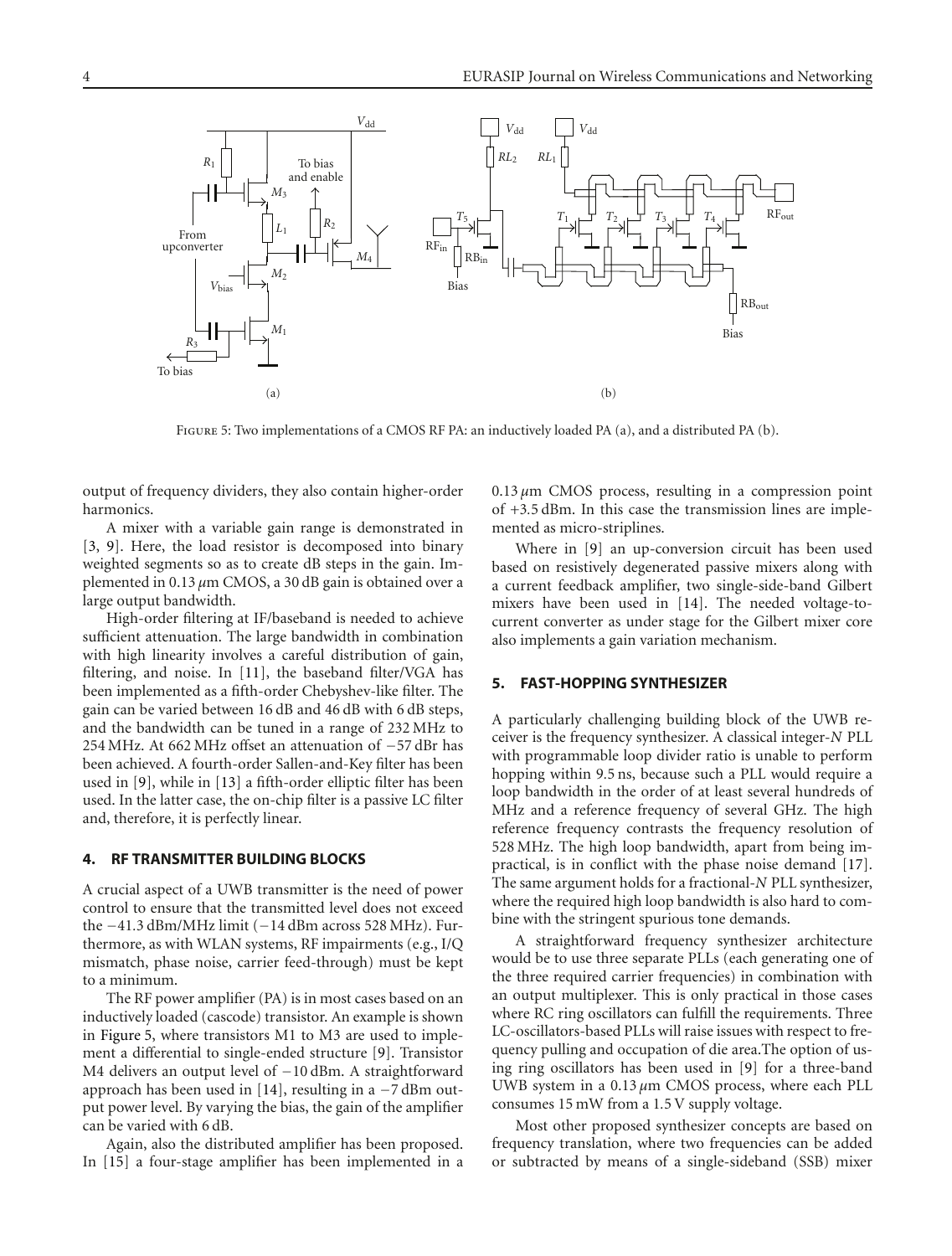

<span id="page-4-0"></span>FIGURE 6: LO scheme based on SSB mixing (a) and a possible implementation (b).



<span id="page-4-1"></span>FIGURE 7: Measured spectral output of the synthesizer in [\[16\]](#page-7-7) when generating the LO for band #3.

[\(Figure 6\)](#page-4-0). Synthesizers using this method are also known as multitone generators.

The problem of SSB mixing lies in the inherently generated spurious tones, for example, due to nonlinear behavior of the mixer. In this scheme the third harmonic of the 528 MHz signal (at 1584 MHz) is particularly troublesome because, after mixing with 3960 MHz, this harmonic will cause a spur at either  $3960 + 1584 \text{ MHz} = 5544 \text{ MHz}$  or at 3960−1584 MHz = 2376 MHz. Both spurs are close to possible strong interferer signals (5 GHz and 2.4 GHz ISM bands, resp.) and this may result in UWB signal corruption. Because the 528 MHz signal is the output of a static divide-bytwo circuit in the implementation of [Figure 6,](#page-4-0) its harmonic content will inevitably be strong. Due to the use of quadrature signals, the third harmonic of +528 MHz is located at −1584 MHz. In [\[16](#page-7-7)] an integrated notch filter at the divideby-two output [\(Figure 5\)](#page-3-2) was used to place a notch at this frequency. In this way, all spurious tones in the 5 GHz band are below −50 dBc, as can be seen from [Figure 7.](#page-4-1) The fully integrated synthesizer consumes 73 mW from a 2.7 V supply and achieves frequency hopping within 1 ns.

To eliminate the need for two PLLs, the 3960 MHz signal needs to be divided by 7*.*5 to derive a 528 MHz signal. The challenge lies in the design of this divider, especially because of the need for quadrature signals with a 50% duty cycle. In [\[18](#page-7-8)] this is accomplished by two modified versions of the Miller divider, one realizing <sup>÷</sup>3 and the other <sup>÷</sup>2*.*5. The regenerative loop naturally leads to quadrature outputs and 50% duty cycle. Realized in 0.18 *µ*m CMOS, the image suppression of the divider is −20 dBc while consuming 18 mW from a 1*.*8 V supply.

One other possibility is demonstrated in [\[19\]](#page-7-9). Division by 7*.*5 has been realized using a frequency divider by 1*.*5 and a subsequent divider by 5 with postprocessing to make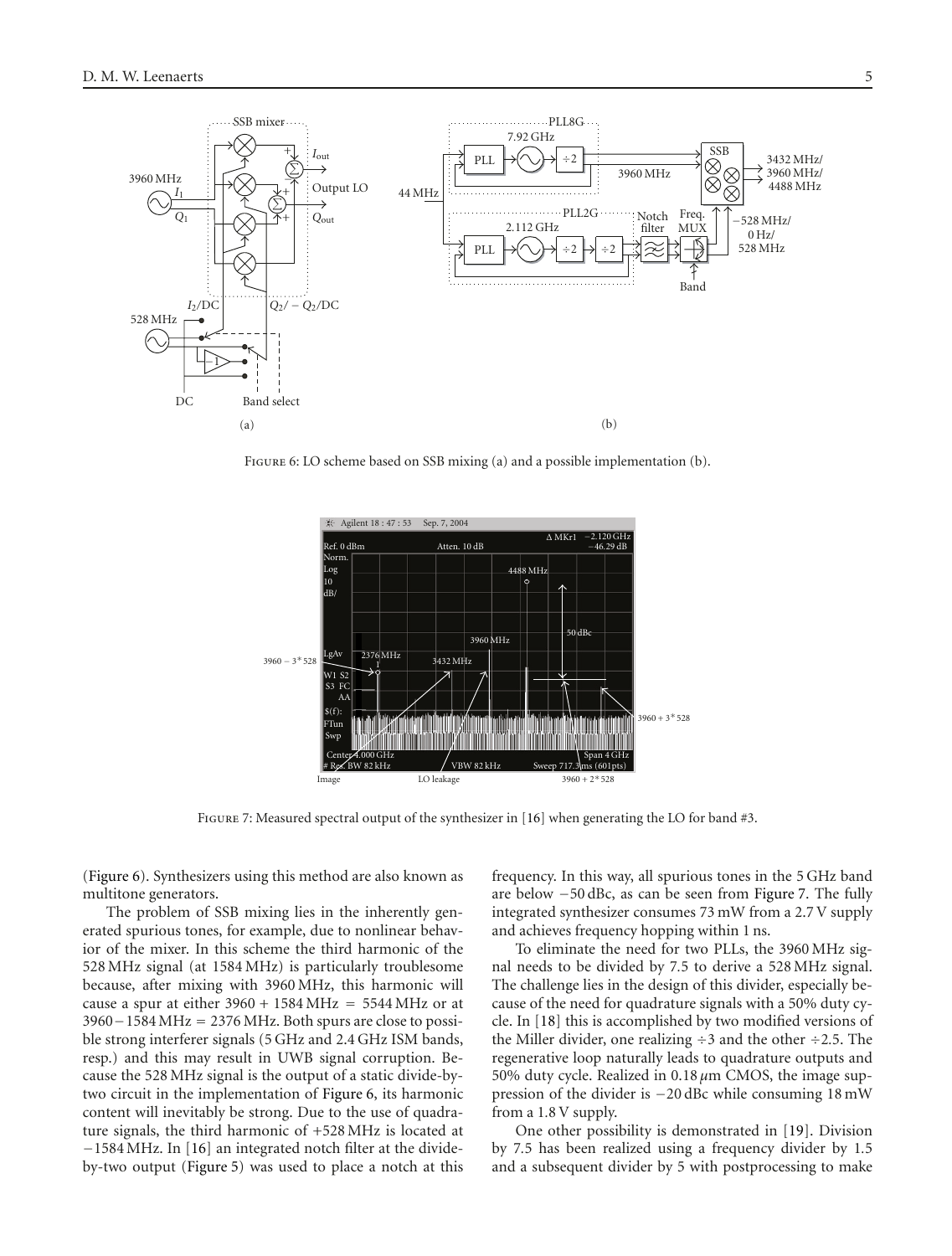

<span id="page-5-2"></span>Figure 8: Single PLL, single SSB mixer synthesizer implementation.

clean quadrature signals [\(Figure 8\)](#page-5-2). The single PLL, single SSB mixer concept consumes 52 mW from a 2*.*7 V supply. Again due to additional filtering, out-of-band spurious tones are below −50 dBc. The integrated phase noise is below 2 degrees rms and the measured hopping speed is well below the required 9*.*5 ns.

In literature several proposals have been published in case the higher frequency bands also must be covered. A sevenband synthesizer based on two PLLs and one inductively loaded SSB mixer has been published in [\[20](#page-7-10)]. Fabricated in a 0.18 *µ*m CMOS technology, it achieves a sideband rejection of 37 dB. Covering the same bands can also be achieved using a 16 GHz VCO, 2 SSB mixers, and only divide-by-two blocks [\[13](#page-7-3)]. A 12-band architecture based on three PLLs and two SSB mixers has been proposed in [\[3\]](#page-6-3). Multiplexing and routing of all RF signals will be challenging in this concept.

#### <span id="page-5-0"></span>**6. RF TRANSCEIVERS FOR MB-OFDM UWB**

As said, due to the wide channel bandwidth, the receiver and transmitter signal paths of UWB systems naturally employ direct conversion, that is, zero-IF. Such a direct conversion 3-band OFDM UWB transceiver has been demonstrated in [\[9\]](#page-6-9). The receiver consists of an LNA, quadrature mixers, a fourth-order Sallen-and-Key filter, and a first-order lowpass stage. The LO frequencies are synthesized using three independent PLLs using a 66 MHz reference frequency. This allows a wide PLL loop bandwidth to suppress VCO phase noise. The transmitter uses the inductively loaded PA output stage of [Figure 5.](#page-3-2) It is important to note that the LNA and PA share the same pin connected to the antenna. Designed in a 0.13 *µ*m CMOS technology, this transceiver provides a total gain in the range of 69 to 73 dB and an NF in the range of 5.5 to 8.4 dB across the three bands. The circuit consumes 105 mW from a 1.5 V supply.

A direct conversion architecture for seven-band OFDM UWB has been proposed in [\[13\]](#page-7-3). The seven carrier frequencies are generated from a single 16 GHz VCO (see [Figure 9\)](#page-5-3). The circuit has been fabricated in a 0.18 *µ*m SiGe BiCMOS process and achieves an NF of 3.3–4.1 dB and a conversion gain of 52 dB. The current consumption is 88 mA from a 2*.*7 V supply.

A fully integrated receiver front end has been integrated in a SiGe BiCMOS technology with an NPN-*fT* of 70 GHz



<span id="page-5-3"></span>FIGURE 9: Receiver architecture used in [\[13\]](#page-7-3). The PLL is implemented off-chip.

[\[21](#page-7-11)]. The block diagram and chip micrograph are shown in [Figure 10.](#page-6-10) The chip with a total area of 4 mm<sup>2</sup> has been packaged in an HVQFN package and mounted on an FR4 board. Digital control blocks for tuning the VCOs and the IF filter as well as a bandgap unit have also been implemented. The measured performance is provided in [Table 1](#page-6-11) [\[21](#page-7-11)], indicating that low noise figures can be achieved for complete receivers. The transmit chain is published in [\[14\]](#page-7-4) and features wideband elliptic baseband filters, a VGA with dynamic range of 12 dB, an up-conversion mixer, and an RF output stage with a power of −7 dBm. The current consumption is 43 mA at 2*.*7 V for the complete transmit path.

Finally, some interesting studies on low-power UWB transceiver architectures have been presented in [\[22,](#page-7-12) [23\]](#page-7-13). The architectures are based on the use of distributed design approaches in the LNA and down-mixer circuits.

#### <span id="page-5-1"></span>**7. CONCLUDING REMARKS**

Several circuit design techniques for multiband UWB have been discussed. Challenging design aspects in UWB are the combination of wideband behavior at radio frequencies and baseband in combination with low noise figures and high linearity, as well as the required fast LO hopping.

Currently most UWB transceivers are realized in a BiC-MOS technology. However, recently presented circuit techniques and achievements in CMOS indicate that CMOS transceivers will start competing with their BiCMOS counterparts.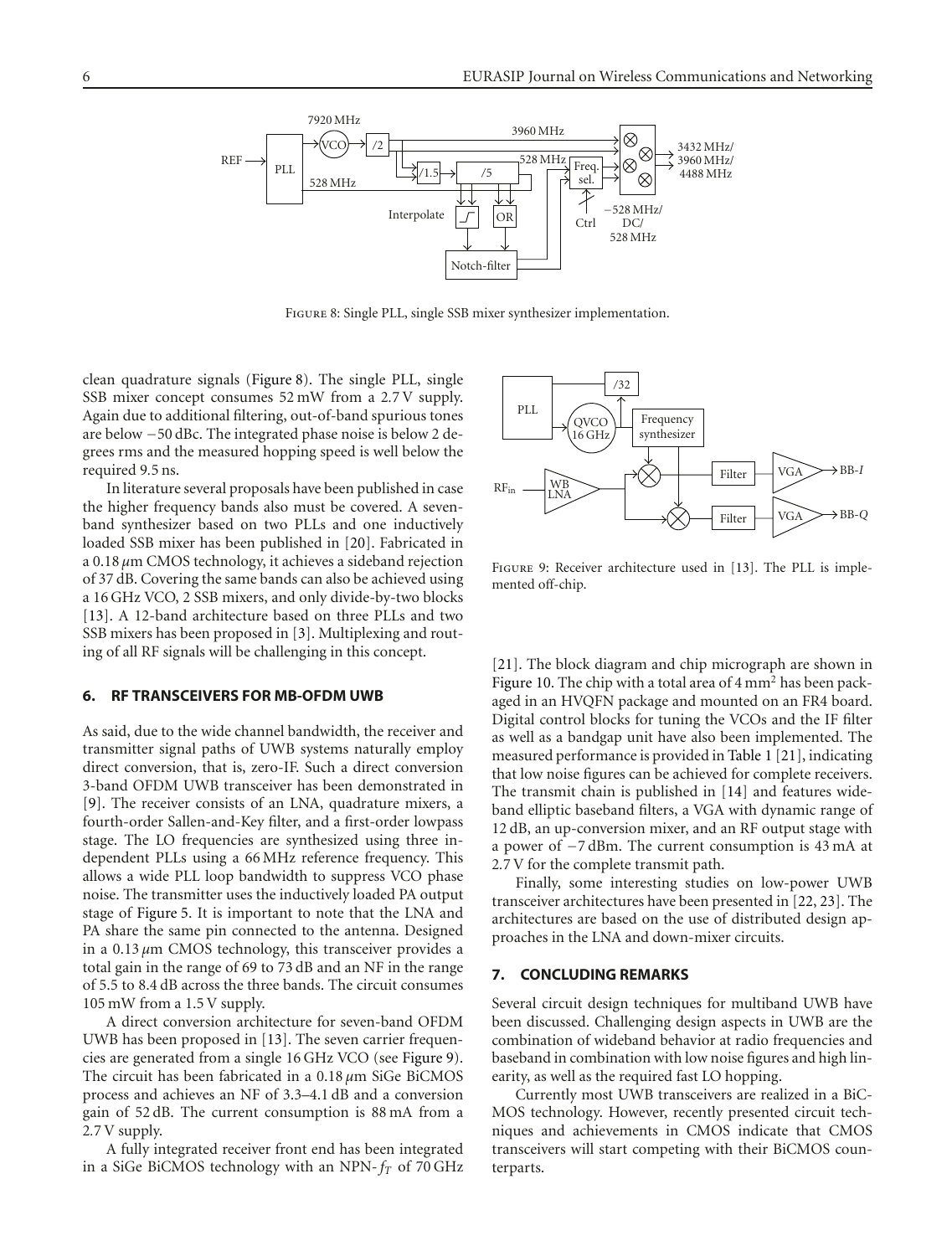

<span id="page-6-10"></span>Figure 10: Chip photograph (a) and block diagram (b) of a fully integrated UWB receiver.

<span id="page-6-11"></span>

| Parameter              | Required              | Measured      | Info                                                       |
|------------------------|-----------------------|---------------|------------------------------------------------------------|
| Current consumption    |                       | 78 mA @ 2.5 V |                                                            |
| Noise figure           | < 6.6 dB <sup>1</sup> | 4.5 dB        | On PCB, center of IF band, LO is 3960 MHz                  |
| Input IP2              | $> +20$ dBm           | $+25$ dBm     | $f_{\text{in1}}$ : 5 GHz ISM, $f_{\text{in2}}$ : GSM1900   |
| Input IP3              | $> -9$ dBm            | $-6$ dBm      | $f_{\text{in1}}$ : 5 GHz ISM, $f_{\text{in2}}$ : 5 GHz ISM |
| Maximum gain           |                       | 59 dB         | Power gain from RF input to base band output               |
| VCO phase noise        | $<-100$ dBc/Hz        | $-104$ dBc/Hz | At 1 MHz offset                                            |
| Integrated phase noise | $<$ 3.5 degrees rms   | 1 degrees rms | Integrated from 0 to 50 MHz                                |
| In-band spurs          | $<-30$ dBc            | $<-30$ dBc    |                                                            |
| Out-of-band spurs      | $<-50$ dBc            | $<-50$ dBc    | For 5 GHz ISM                                              |
|                        | $<-45$ dBc            | $<-45$ dBc    | For 2.4 GHz ISM                                            |
| Hopping speed          | $<$ 9.5 ns            | $< 1$ ns      | For all allowed hopping sequences                          |

1Requirement is *<* 4.6 dB assuming a pre-filter insertion loss of 2 dB.

## **ACKNOWLEDGMENT**

The author would like to acknowledge the much-appreciated inputs from the Philips UWB team, both in Eindhoven as well as in San Jose, Calif.

## <span id="page-6-1"></span><span id="page-6-0"></span>**REFERENCES**

- [1] [http://www.ieee802.org/15/pub/TG3a.html.](http://www.ieee802.org/15/pub/TG3a.html)
- <span id="page-6-2"></span>[2] "'Multi-band OFDM Physical Layer Proposal for IEEE 802.15 Task Group 3a" IEEE P802.15 Working Group for Wireless Personal Area Networks, March 2004.
- <span id="page-6-3"></span>[3] B. Razavi, H.-C. Kang, C.-C. Hsu, and C.-C. Lee, "Multiband UWB transceivers," in *Proceedings of the IEEE Custom Integrated Circuits Conference (CICC '05)*, pp. 140–147, San Jose, Calif, USA, September 2005.
- <span id="page-6-4"></span>[4] A. Ismail and A. Abidi, "A 3 to 10 GHz LNA using a wideband LC-ladder matching network," in *Proceedings of IEEE International Solid-State Circuits Conference (ISSCC '04)*, vol. 1, pp. 384–534, San Francisco, Calif, USA, February 2004.
- <span id="page-6-5"></span>[5] A. Bevilacqua and A. M. Niknejad, "An ultra-wideband CMOS LNA for 3.1 to 10.6 GHz wireless receivers," in *Proceedings of IEEE International Solid-State Circuits Conference (ISSCC '04)*, vol. 1, pp. 382–533, San Francisco, Calif, USA, February 2004.
- <span id="page-6-6"></span>[6] P. Heydari, D. Lin, A. Shameli, and A. Yazdi, "Design of CMOS distributed circuits for multiband UWB wireless receivers [LNA and mixer]," in *Proceedings of IEEE Radio Frequency Integrated Circuits (RFIC '05)*, pp. 695–698, Long Beach, Colo, USA, June 2005.
- <span id="page-6-7"></span>[7] P. Heydari and D. Lin, "A performance optimized CMOS distributed LNA for UWB receivers," in *Proceedings of the IEEE Custom Integrated Circuits Conference (CICC '05)*, pp. 330– 333, San Jose, Calif, USA, September 2005.
- <span id="page-6-8"></span>[8] M. Tsai, K.-Y. Lin, and H. Wang, "A 5.4mW LNA using a 0.35*µ*m SiGe BiCMOS technology for 3.1-10.6GHz UWB wireless receivers," in *Proceedings of the IEEE Custom Integrated Circuits Conference (CICC '05)*, pp. 337–340, San Jose, Calif, USA, September 2005.
- <span id="page-6-9"></span>[9] B. Razavi, T. Aytur, F.-R. Yang, et al., "A 0.13 *µ*m CMOS UWB transceiver," in *Proceedings of IEEE International Solid-State*